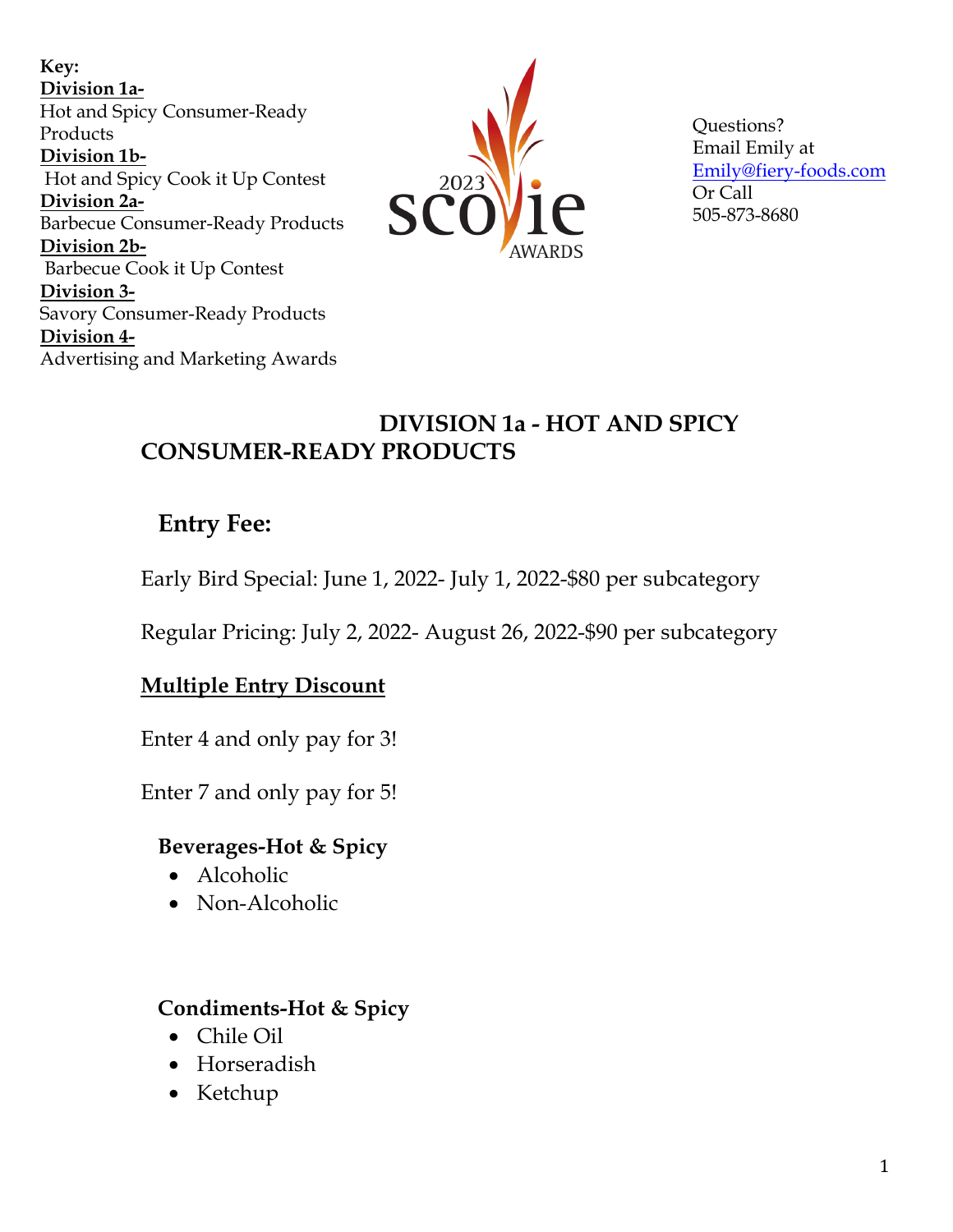- Meat Sauce (poultry, steak, etc.)
- Mustard
- Pickled Product (pickled peppers, olives, pickles, etc.)
- Prepared Dip (Queso, Bean dip, etc.)
- Relish
- Salad Dressing
- Table Seasoning
- Unique

#### **Fresh Salsa (Needs to be refrigerated)**

- All-Natural
- Fruit
- Hot
- Medium
- Mild
- Specialty Chile
- Verde
- Unique

### **Hot Sauce**

- All-Natural-Hot
- All-Natural-Mild/Medium
- All-Natural-XXX Hot
- Fruit-Hot
- Fruit-Mild/Medium
- Fruit-XXX Hot
- Habanero
- Louisiana-Style
- Specialty Chile-Hot
- Specialty Chile-Mild/Medium
- Specialty Chile-XXX Hot
- Unique-Hot
- Unique- Mild/Medium
- Unique-XXX Hot
- Verde
- World Beat-Hot
- World Beat-Mild/Medium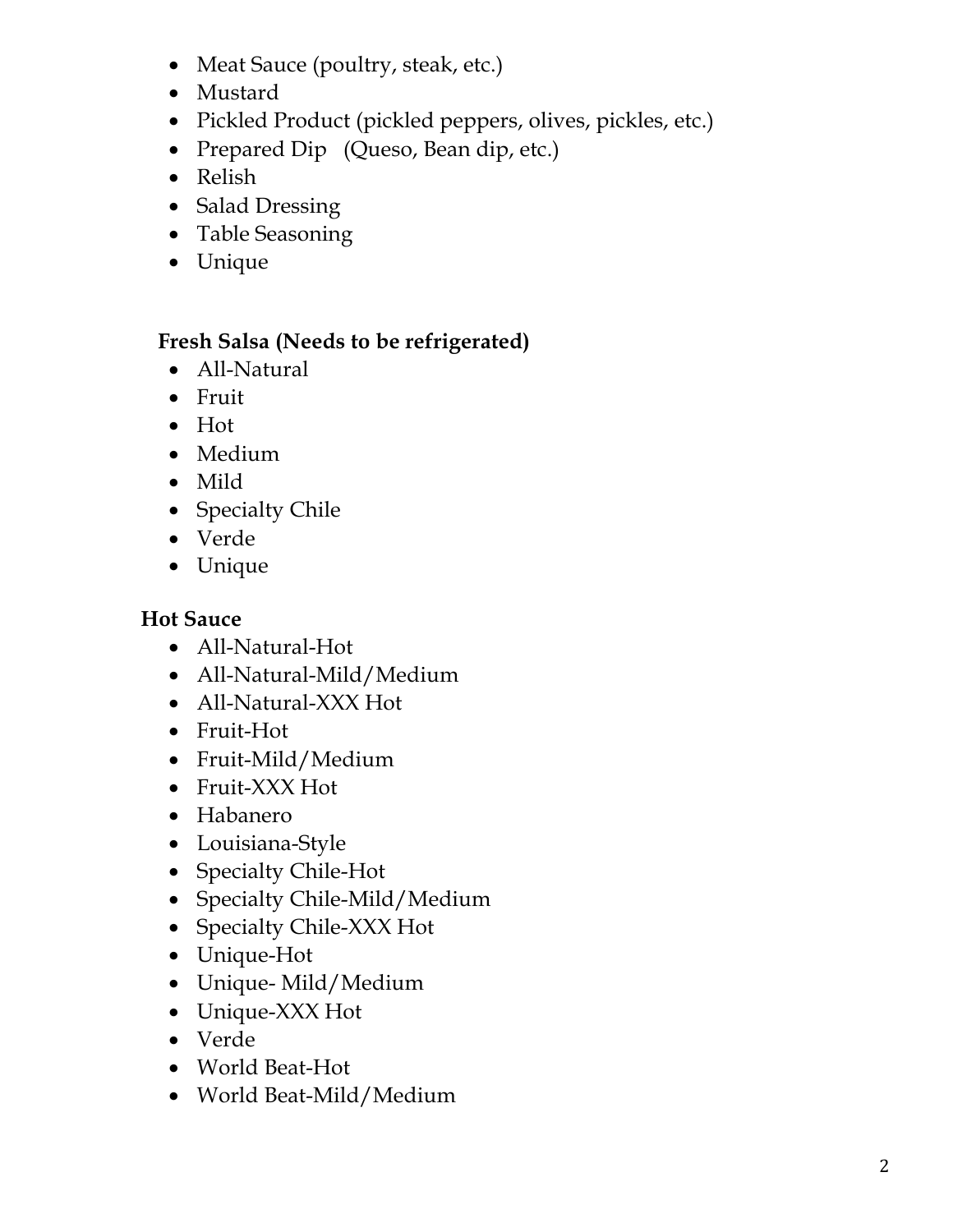• World Beat-XXX Hot

### **Prepared Sauce**

- Green Chile
- Pasta Sauce
- Red Chile
- Stir-Fry Sauce
- Unique

### **Processed Salsa**

- All-Natural
- Fruit
- Habanero
- Hot
- Medium
- Mild
- Specialty Chile
- Verde
- Unique
- XXX Hot (Will be judged separately, includes Jolokia and Scorpion)

### **Spicy Snacks**

- Cheese
- Chips
- Jerky
- Nuts
- Snack Mixes
- Popcorn
- Unique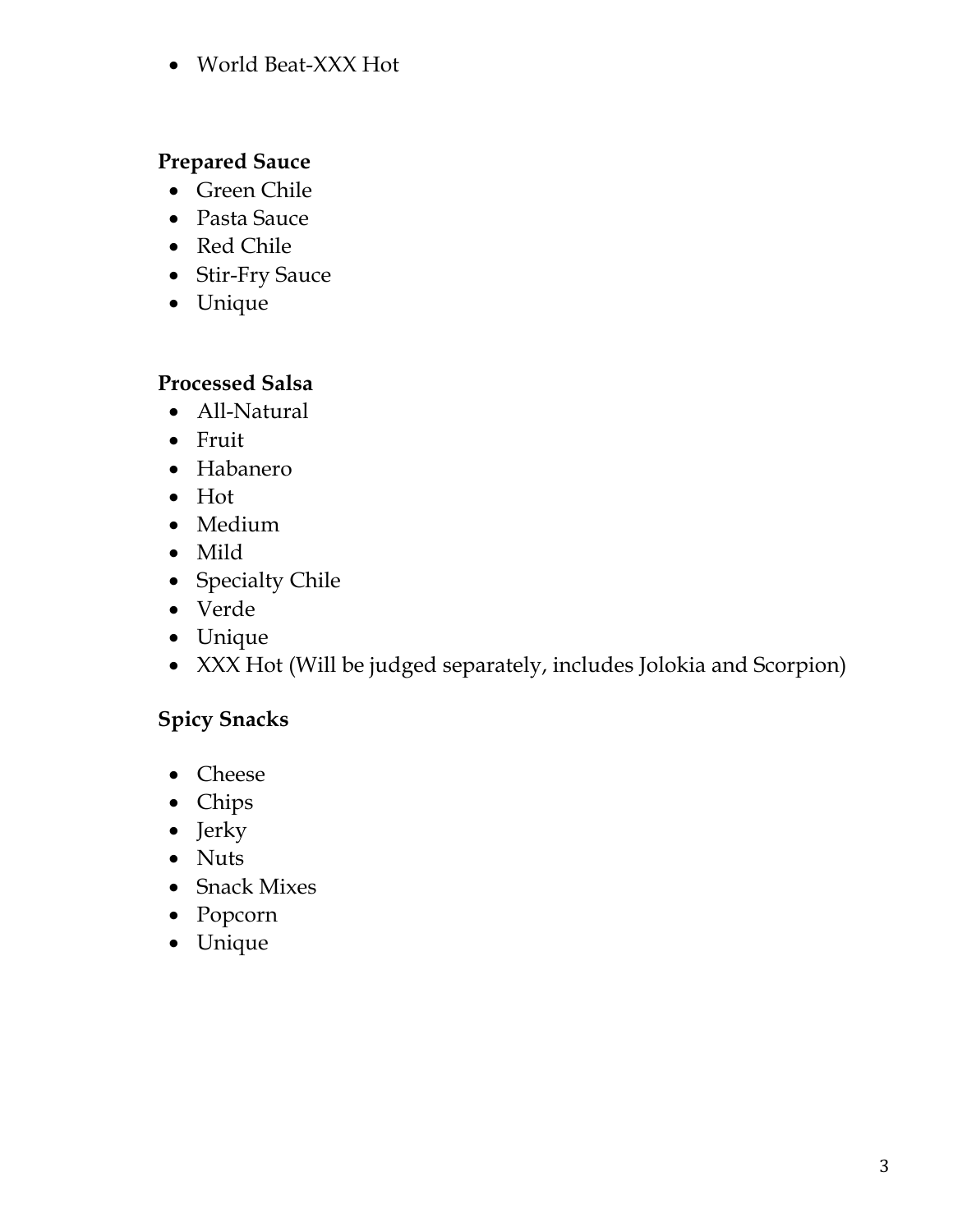### **Sweet Heat**

- Candy/Cakes/Pastries/Cookies
- Jams/Jellies –Mild
- Jams/Jellies-Medium
- Jams/Jellies-Hot
- Jams/Jellies-XXX Hot
- Sweet Sauces
- Unique

#### **Wing Sauce**

- Fruit-Based
- Traditional-Hot
- Traditional-Mild/Medium
- Unique

# **DIVISION 1b - HOT AND SPICY COOK IT UP CONTEST**

**Note:** These products require additional preparation and materials and will be cooked to the manufacturer's specifications using a like medium throughout the category (sirloin for Chili Con Carne, chicken for Jerk Seasonings, wings for Wing Sauces, etc.). Please include a recipe or directions for each Cook-It-Up Entry.

# **Meat Required**

### **Entry Fee:**

Early Bird Special: June 1, 2022- July 1, 2022-\$135 per subcategory

Regular Pricing: July 2, 2022- August 26, 2022-\$145 per subcategory

### **Multiple Entry Discount**

Enter 4 and only pay for 3!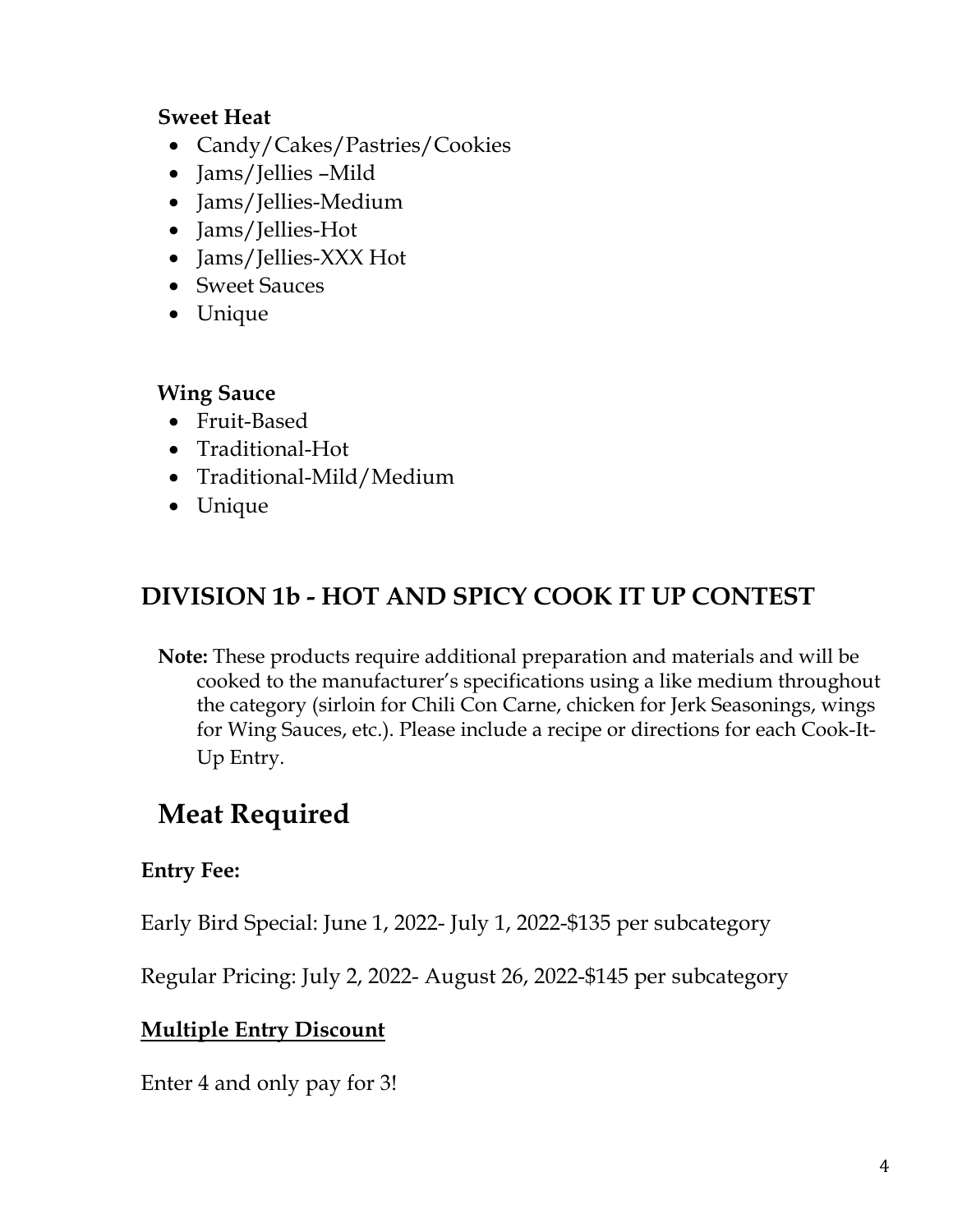Enter 7 and only pay for 5!

- Dry Rub/Seasoning-All Purpose
- Dry Rub Seasoning-Cajun
- Dry Rub/ Seasoning- Jerk
- Dry Rub/ Seasoning-Low Sodium
- Dry Run Seasoning-Southwest
- Grilling Sauce
- Jerk Seasoning (not a rub)
- Marinade
- Stews/Chili Con Carne
- Soups
- Unique
- Wing Sauce

# **No Meat Required**

**Note:** These products require additional preparation and materials and will be cooked to the manufacturer's specifications. Please include a recipe or directions for each Cook-It-Up Entry.

### **Entry Fee:**

Early Bird Special: June 1, 2022- July 1, 2022-\$90 per subcategory

Regular Pricing: July 2, 2022- August 26, 2022-\$100 per subcategory

### **Multiple Entry Discount**

Enter 4 and only pay for 3!

Enter 7 and only pay for 5!

- Dry Mixes (dips, enchilada sauces)
- Soups
- Unique

### **DIVISION 2a –BARBECUE CONSUMER-READY PRODUCTS**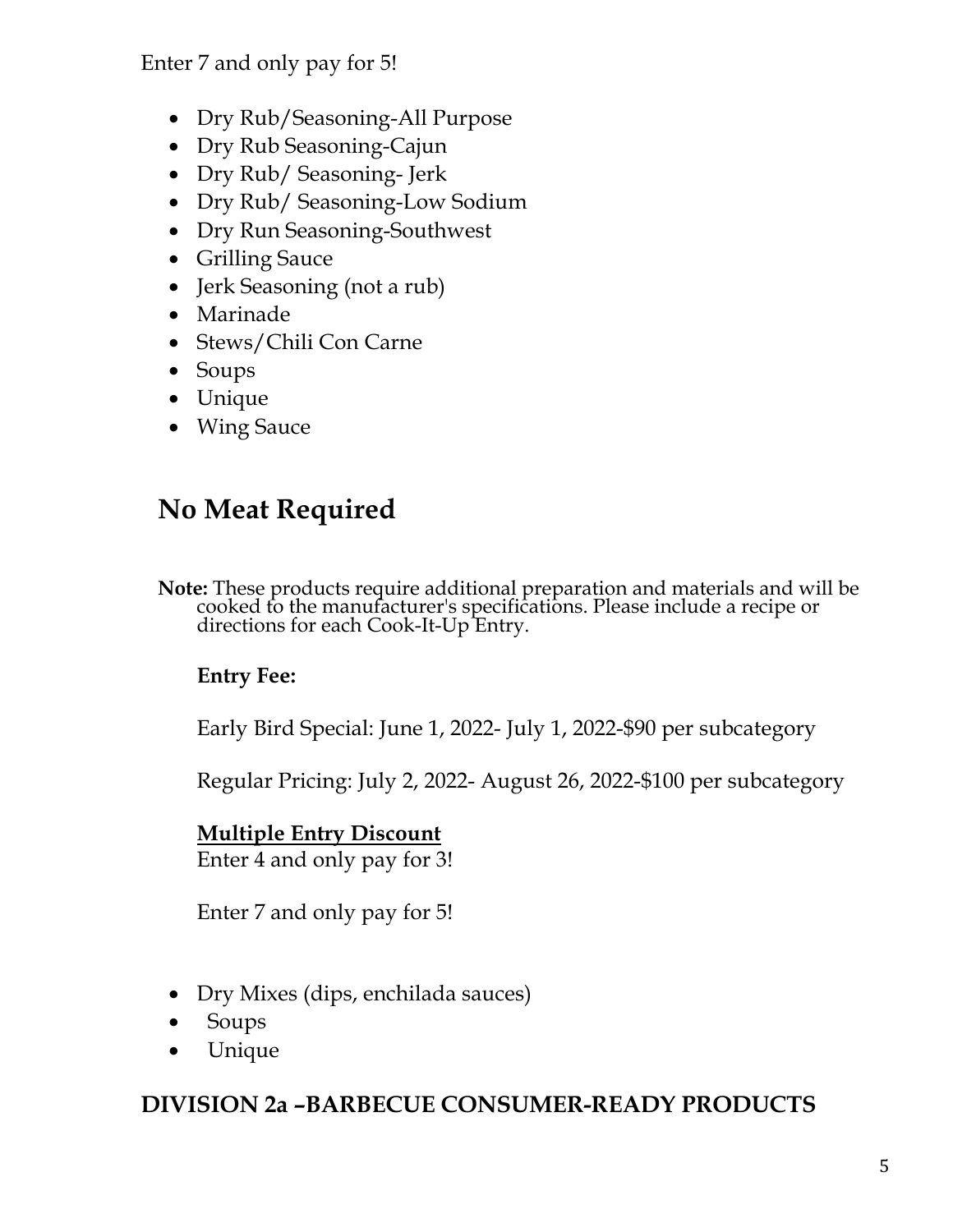## **Entry Fee:**

Early Bird Special: June 1, 2022- July 1, 2022-\$80 per subcategory Regular Pricing: July 2, 2021- August 26, 2022-\$90 per subcategory

### **Multiple Entry Discount**

Enter 4 and only pay for 3!

Enter 7 and only pay for 5!

#### **Barbecue Sauce**

- All-Natural Hot
- All-Natural Mild/Medium
- American Style Hot
- American Style Mild/Medium
- Diet Friendly (Gluten-Free, Sugar-Free, etc.)
- Fruit-Based Hot
- Fruit-Based Mild/Medium
- Jerk Hot
- Jerk Mild/Medium
- Mustard Hot
- Mustard Mild/Medium
- Specialty Chile (Chipotle, Habanero, Jalapeño, etc.)
- Unique
- Vinegar Hot
- Vinegar Mild/Medium
- World Beat (African, Asian, etc.)

### **DIVISION 2b- BARBECUE COOK-IT-UP CONTEST**

**Note:** These products require additional preparation and materials and will be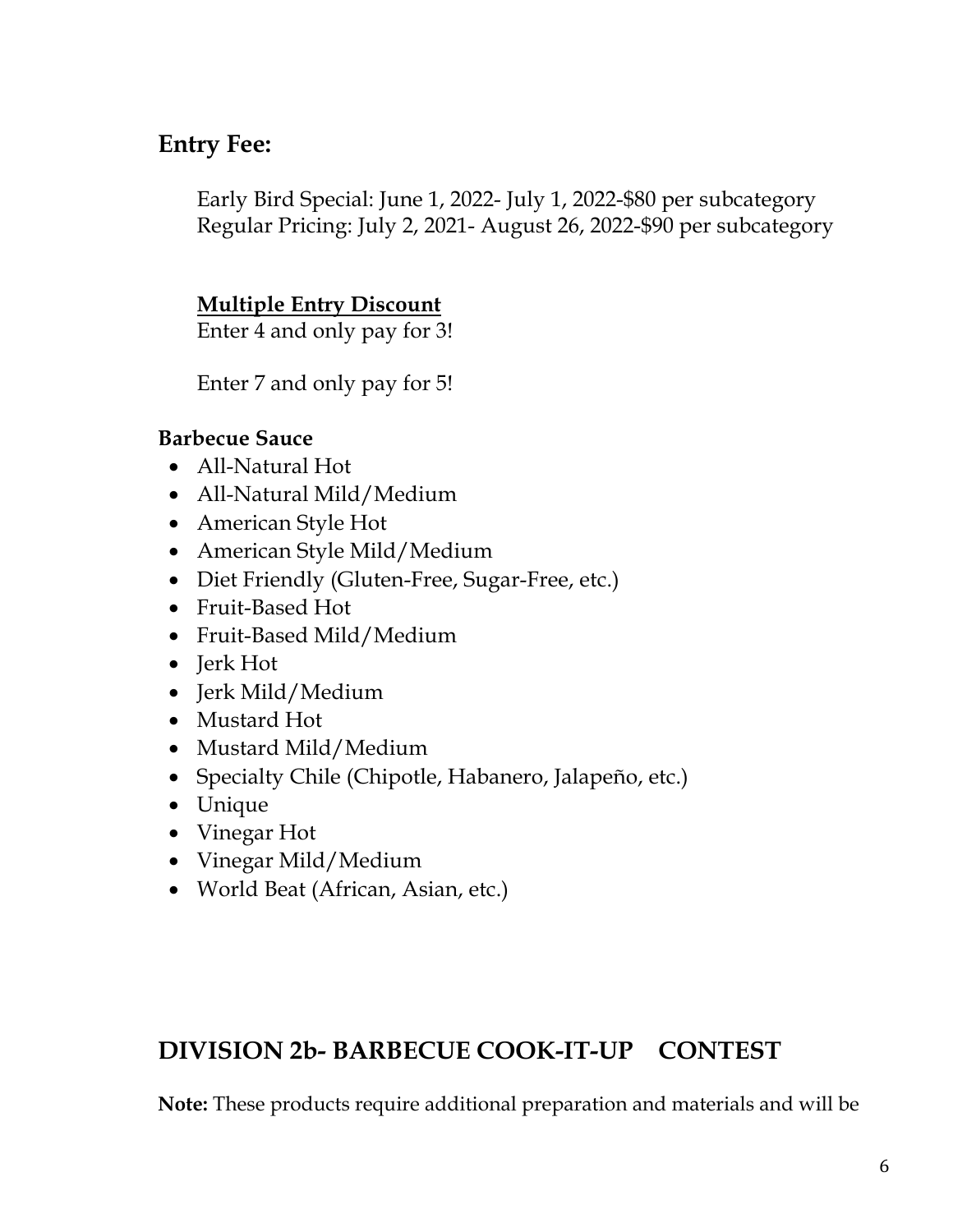cooked to the manufacturer's specifications. Please include a recipe or directions for each Cook-It-Up Entry.

# **Entry Fee:**

Early Bird Special: June 1, 2022- July 1, 2022-\$135 per subcategory

Regular Pricing: July 2, 2022- August 26, 2022-\$145 per subcategory

### **Multiple Entry Discount**

Enter 4 and only pay for 3!

Enter 7 and only pay for 5!

### **BARBECUE COOK-IT-UP**

- Dry Rub/Seasoning-All Purpose
- Dry Rub/Seasoning-Cajun
- Dry Rub/Seasoning-Jerk
- Dry Rub/Seasoning-Low Sodium
- Dry Rub/Seasoning-Southwest
- Grilling Sauce
- Jerk Seasoning
- Marinade
- Unique

# **Division 3- SAVORY CONSUMER-READY PRODUCTS**

**\*** This division is dedicated to consumer ready products that are NOT Hot and Spicy. If your product has heat to it, please enter it in Division 1.

# **Entry Fee:**

Early Bird Special: June 1, 2022- July 1, 2022-\$80 per subcategory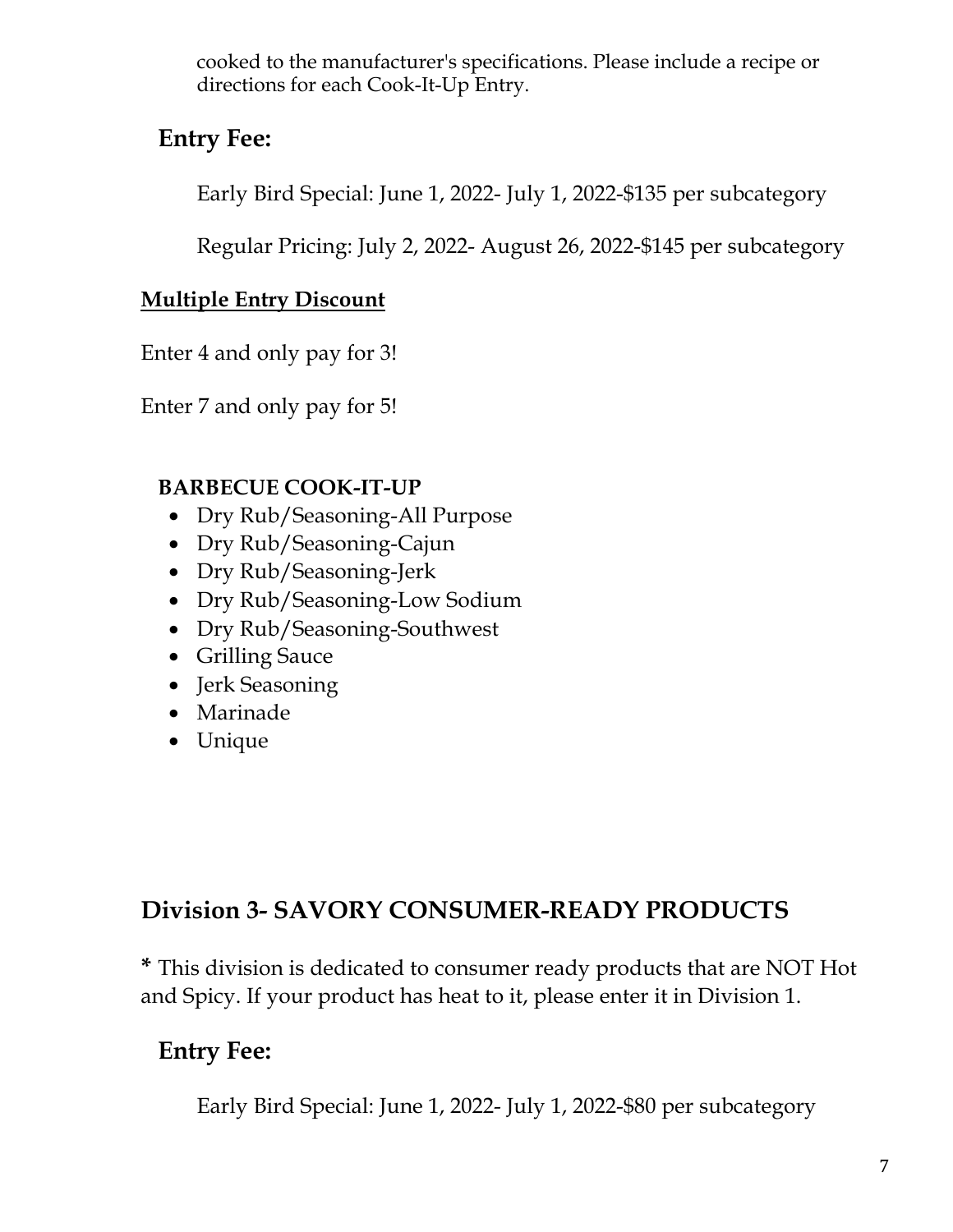Regular Pricing: July 2, 2022- August 26, 2022-\$90 per subcategory

### **Multiple Entry Discount**

Enter 4 and only pay for 3!

Enter 7 and only pay for 5

### **Beverages-Not Hot & Spicy**

- Alcoholic
- Non-Alcoholic

### **Condiments-Not Hot & Spicy**

- Meat Sauce (poultry, steak, etc.)
- Mustard
- Pickled Product (pickles, olives, etc.)
- Prepared Dip
- Relish
- Salad Dressing
- Sweet Sauce (fudge, glazes, etc.)
- Table Seasoning
- Unique

### **Kid Friendly**

- Not so Hot Sauce
- Salsa
- Barbecue Sauce
- Table Condiments (Dipping Sauces, Seasonings, etc.)
- Sweets
- Unique

### **Savory Snacks**

- Chips
- Cheese
- Jerky